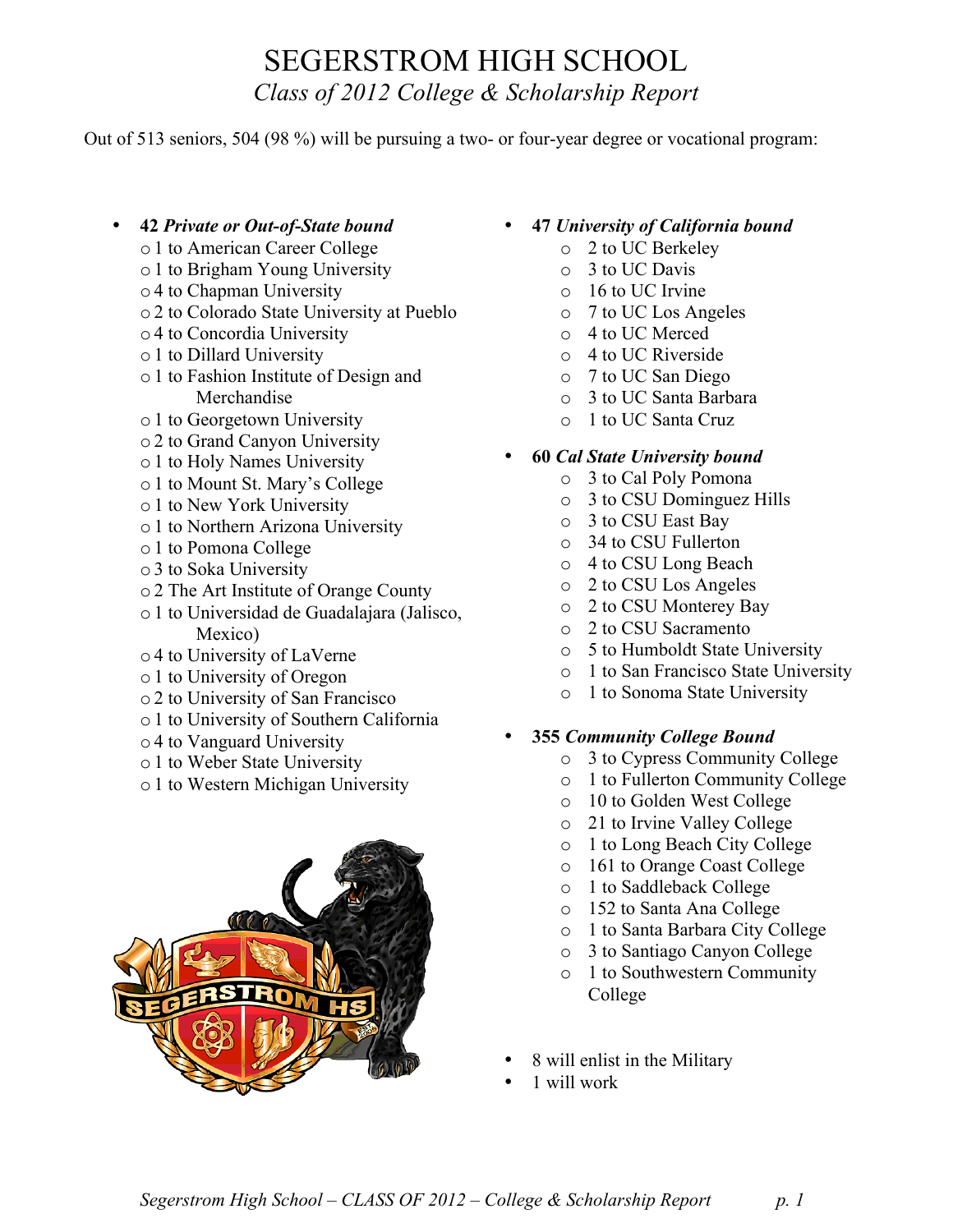# **Scholarship Report**

*A summary of private scholarships only. This report does not include State/Federal aid or university scholarships offered to students as part of their financial aid award letter.*

| <b>ACE Scholarship (\$1,000)</b>                                              | \$2,000 |
|-------------------------------------------------------------------------------|---------|
| Tien Duong                                                                    |         |
| <b>Christian Gonzalez</b>                                                     |         |
| <b>Assistance League/CROP Scholarship</b>                                     | \$2,000 |
| Mailan Nguyen \$1,000                                                         |         |
| Rebecca Perez \$1,000                                                         |         |
| <b>AVID Scholarship</b>                                                       | \$1,000 |
| Alexis Palacios                                                               |         |
| <b>Carson's Scholarship</b>                                                   | \$1,000 |
| Alfredo Contreras                                                             |         |
| <b>CJ</b> Segerstrom                                                          | \$2,000 |
| Marisa Flasco \$1,000                                                         |         |
| Khoa Nguyen \$1,000                                                           |         |
| <b>CSF Seymour Scholarship</b>                                                | \$2,000 |
| Sana Ahmed                                                                    |         |
| <b>Floral Park Scholarship</b>                                                | \$2,000 |
| Karina Contreras \$1,000                                                      |         |
| Lizbeth Ortiz \$1,000                                                         |         |
| <b>Free Mason Scholarship</b>                                                 | \$7,000 |
| Alexis Palacios                                                               |         |
| <b>GEAR UP Scholarship</b>                                                    |         |
| Pedro Vidales \$2,000                                                         |         |
| <b>Higher Education Mentoring Program</b>                                     | \$2,000 |
| <b>Lissette Montes</b>                                                        |         |
| <b>Hispanic Education Endowment Fund</b>                                      | \$3,000 |
| <b>Scholarship (HEEF)</b>                                                     |         |
| Jonathan Espinoza \$1,000                                                     |         |
| Mariah Comer \$1,000                                                          |         |
| Lizbeth Ortiz \$1,000                                                         |         |
| <b>Kiwinis Scholarship</b>                                                    | \$1,500 |
| Michelle Do                                                                   |         |
| <b>Kingston Scholarship</b>                                                   | \$5,000 |
| Aldana Garcia                                                                 |         |
| <b>LULAC Council #147</b>                                                     | \$2,500 |
| Judith Camacho \$1,000                                                        |         |
| Noemi Cardenas \$1,000                                                        |         |
| Adolfo Cruz \$500                                                             |         |
| <b>National Association of U.S. Mail</b>                                      | \$1,000 |
| Carriers – Local Scholarship (\$1,000)<br>Michelle Do                         |         |
| <b>OCO</b> Scholarship \$750                                                  |         |
|                                                                               | \$1,050 |
| Nicole Sakamoto (plus \$300 SFHS Basketball)<br><b>PTSO Scholarship \$500</b> |         |
| Karina Contreras                                                              | \$1,000 |
| Aldana Garcia                                                                 |         |
|                                                                               |         |